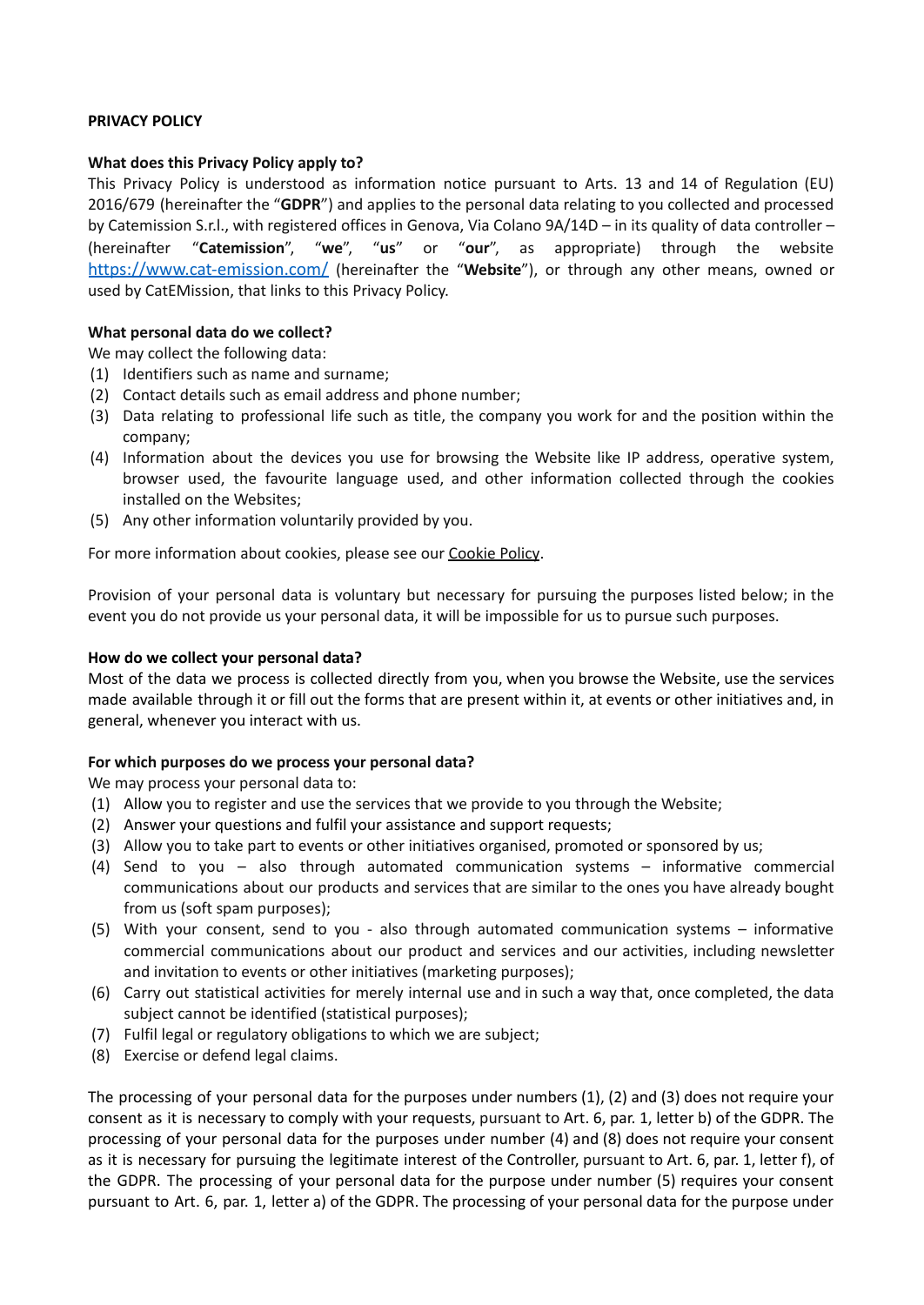number (7) does not require your consent as it is necessary to fulfil legal or regulatory obligations to which the controller is subject, pursuant to Art. 6, par. 1, letter c), of the GDPR.

### **How do we process your personal data?**

We have security measures in place to protect your personal data against accidental or unlawful destruction, loss, alteration as well as unauthorized disclosure of, or access to the personal data.

## **How long do we keep your personal data?**

Your personal data will be stored for different periods of time depending on the purposes for which they have been collected. More specifically:

- (1) Data collected for the registration on the Website will be stored until your account will be active;
- (2) Data collected for answering your questions and fulfilling your assistance and support requests will be stored until your request will be fulfilled;
- (3) Data collected to allow you to participate to events or other initiatives will be stored until the end of the event or initiative, unless the law requires a storage for a longer period of time;
- (4) Data collected for soft spam and marketing purposes will be stored for 24 months.

Data collected for the other purposes will be stored for a period of time at least equivalent to the limitation period of the rights for whose establishment, exercise or defence the processing of such data is necessary or as long as we are required to keep them in accordance with applicable laws and regulations.

### **With whom your personal data is shared?**

Your personal data may be made accessible or communicated to the following persons who will act as persons authorized to the processing, data processors or autonomous data controllers:

- (1) our employees or collaborators;
- (2) public or private entities, natural or legal persons, who carry out processing activities on our behalf or to whom we are required to communicate your personal data, on the basis of legal or contractual obligations.

In particular, in carrying out the processing activities connected to the services that we provide through the Website and to the sending of commercial communications, we use service providers, both inside and outside the European Economic Area.

We inform you that we will transfer your personal data outside the European Economic Area on the basis of the standard contractual clauses set out under Art. 46, par. 2, let. c and d, of the GDPR.

### **Your rights under the data protection law**

Pursuant to Arts. from 15 to 20 of the GDPR, you have the right to ask us to:

- (1) be informed on the purposes and methods of the processing of your personal data;
- (2) access to and receive a copy of your personal data;
- (3) rectificate incomplete, inaccurate or out-of-date data;
- (4) delete your personal data;
- (5) restrict the processing of your personal data, where applicable under the GDPR;
- (6) object to the processing, wholly or partly, where applicable under the GDPR;
- (7) obtain the portability of your personal data, where applicable under the GDPR.

Where consent is required for the processing of personal data, you may also revoke the consent already given at any time, without prejudice to the lawfulness of the processing based on the consent given before the revocation.

You may exercise any of the rights above by writing an email at  $info@cat-emission.com$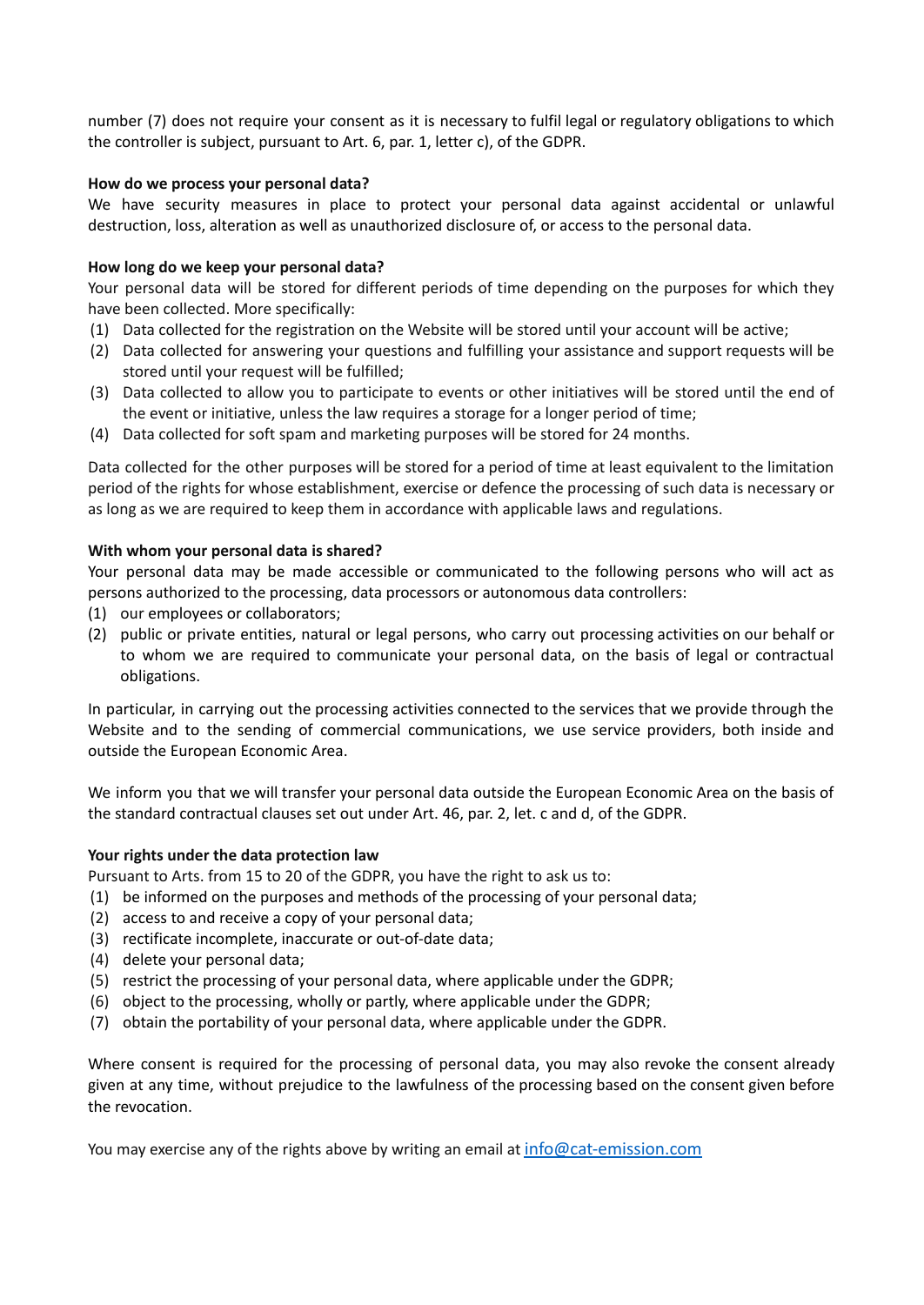In addition, you have the right to lodge a complaint with the *"Garante per la Protezione dei Dati Personali"* if you believe that your rights under the GDPR have been violated.

#### **Link to other websites**

The Websites or any other mean that links to this Privacy Policy may contain links to external websites. If you click on any of these links, you will be directed to a website not covered by this Privacy Policy.

#### **Changes to the Privacy Policy**

This Privacy Policy may be subject to updates. Make sure to check the latest version available on the Websites regularly.